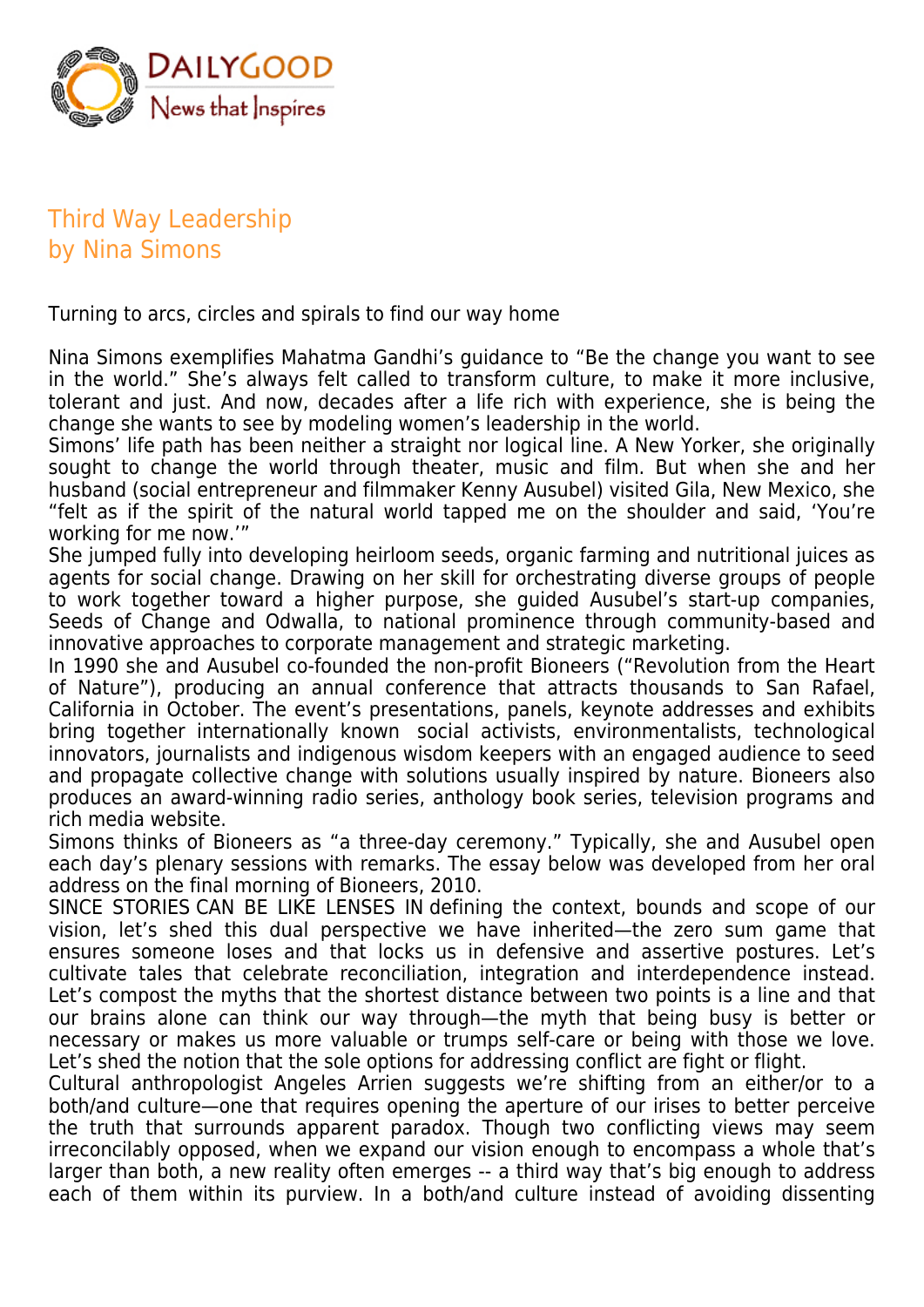views, we might embrace the opportunity they raise for expanding vision, exploring them through practicing respectful disagreement. Apparent contradictions can serve to make visible truths that may not have been otherwise seen or acknowledged, enriching the health of the whole through their emergence.

From seaweed to ferns, birds' wings and rainbows, nature reveals that a spiral, arc or circle can connect and encompass—while resolving conflict—more directly, elegantly and without creating harm. When buffeted by the ocean's riptides and currents, seaweed curls and spirals in adaptation, conferring remarkable resiliency for weathering conflicting forces. Ferns unfurl from their buds in spirals, offering them greater strength as they face uncertain winds and rain to stretch to their full height. As the rainbow's arc emerges from the sun's fire meeting rainwater, and as birds' wings gracefully bend to slice through disparate wind currents to navigate, nature reveals how the flexibility of curves, circles and spirals creates new pathways for navigating seeming contradiction. As cold milk poured into hot tea elicits a spiral of reconciliation, I am reminded to question our linear ways of addressing conflict.

Jeannette Armstrong, of the Okanagan First Peoples, practices an ancient system for reaching group coherence. In their culture the most valued perspective is one that's 180 degrees across from the majority view. When encountering one whose position is diametrically opposed, they know that they must expand their vision to be big enough to encompass and integrate that dissenting voice. They know that without hearing and weaving in the perspective of that voice, the whole won't be fully dimensional, resilient or complete.

To transform the story, to escape the calcification of being stuck in opposition, what might we call on to find a third way?

On the edge of Kilauea, an active volcano, young people danced a traditional hula. Heads crowned with furry grasses, their bare feet padded softly, flexed gently and stomped hard on gravel of volcanic rock as sharp as glass. If it hurt, their teacher said, they weren't praying hard enough.

Bodies swayed with the winds, undulated like ocean waves and then offered syncopated prayers in precisely attuned staccato rhythms. Their 50-50 masculine/feminineembodied wholeness was exhilarating, enlivening and intoxicating. Each was able to call upon any point in that gender spectrum to access all their human capabilities, to offer their prayers fully. Without being confined to an identity that was either masculine or feminine, the dancers' wholeness transcended that polarity and encompassed them both. Their purposeful dance was so powerful it lifted them beyond the anticipated pain or conflict of feet slapping sharp stone so that their bodies became integrated instruments of a deeper sacred relationship to the goddess Pele, to Earth, to spirit.

I am daunted by the complexity we face. How might we bring ourselves to serve this transformative time in a good way, without becoming so identified with our own perspective, or being "right," that we add to the polarization? How may we navigate opposing forces to help identify the ways of the spiral, ways that reveal new possibilities? One clue comes from Third Possibility Leadership, a style that's proving effective in many areas. Developed by a woman named Birute Regine, it also brings the best of all aspects of our selves to bear. It reveals another pathway for embracing all of our relational intelligences, for integrating diverse ways of being while reconciling the false contradiction of inherited and limiting gender identities.

Human organizations are complex, adaptive systems, she says, where a traditional, command-and-control style of management will inevitably impair the system's creativity and adaptability. To enhance organizations as learning systems, complexity science demands a shift in focus toward the world of relationships, prioritizing the realm of the between rather than the separate, or distinct. Prioritizing the web of thecollective over the individual. It suggests attending to the unifying field, the commonalities that connect, rather than reinforcing divergence or buying into arguments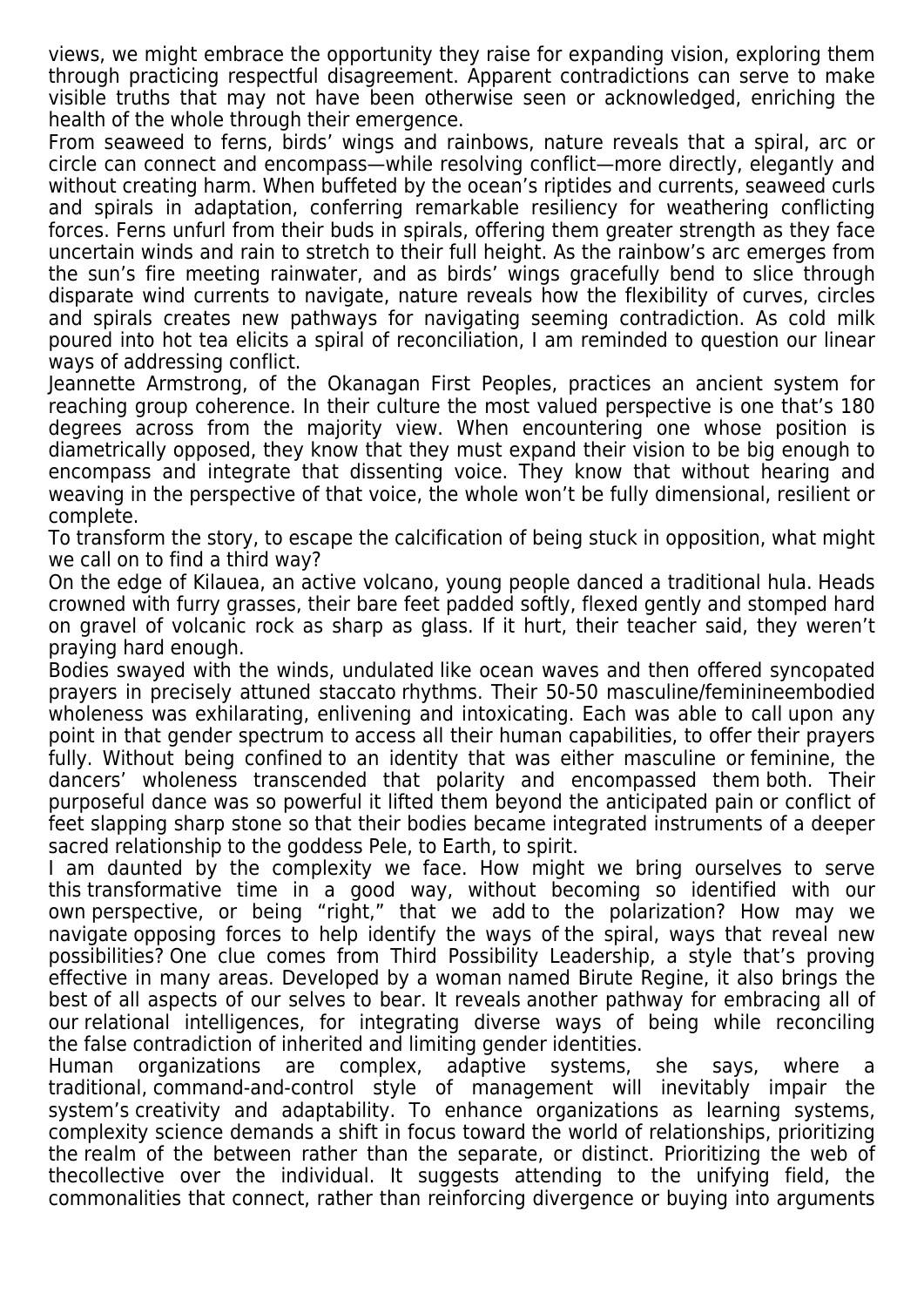that polarize or compete hierarchically.

To navigate and lead a complex system well requires a holistic view, one that can see from within and without at once. Native shamans have long taught "as above, so below," since any part of a system may serve as a fractal toward revealing and understanding the whole. This third way leadership requires being able to recognize and adapt flexibly to patterns, rather than holding a singly-focused goal or perspective. Leaders that thrive in this environment bring not only strongly developed masculine values and behaviors—like being action-oriented, analytical and generative—but also embody strongly developed feminine traits, including nurturance, collaboration and relational intelligence.

Third possibility leaders, who flourish in complex adaptive systems, typically exhibit three traits:

•They are gatherers who bring people together and are careful to include those who are disenfranchised or marginalized.

•They are paradoxical, encompassing fire and water, capable of being both fierce, decisive and persevering, while remaining flexible, vulnerable and empathic.

•They are holistic, adept at seeing the big picture as well as the connections within. How will we find our way home to belonging?

How will we find our way home to belonging?

The native Hawaiian language is an elemental language. With each syllable the speakers are invoking their relationship to Earth, Air, Fire and Water. Each phrase or sentence becomes a prayer offered in gratitude for belonging. Who among us might not long for such a way of communicating?

How might we remember our place in the web, reconnect with our relations?

Perhaps it's by practicing a third way and humbly listening for the teachers who surround us—for the wisdom of the salmon who find their way home to the same river from which they were born, for the sea turtles who navigate the Earth's blue continent to return to lay their eggs on the same beach where they were spawned years before, for the whales who carry our ancient ancestral memory.

It may be by closing our eyes to see, listening with our knees flexed to feel the Earth's instructions, navigating by the guidance of our hearts and attending to our dreams, visions and intuitions and the guidance of those who came before us.

May we rediscover the power of circles, of sitting in council to listen and learn; the power of trusting the wisdom that emerges from the voices that are quietest, least valued or that we least expect to learn from. May we recall the power of listening patiently for the intelligence of the whole to emerge, without rushing toward conclusions.

May we risk that first step of standing on behalf of what we most love and value knowing that the first step is the hardest, and trusting that once we take it we will be met tenfold.

May we practice growing ourselves, cultivating our capacities to connect and curbing our habituated tendencies toward comparison, hierarchy and isolation. May we be willing to feel the depths of our despair so that we may dream ourselves into the possibility of soaring together. May we be informed by our wounds but not defined by them.

May we remember the power of empathy and practice seeing the world through other's eyes. In this great interdependent web may we remind ourselves that whatever befalls others happens to us.

May art remind us that it can reveal and awaken new possibilities as we look to our artists to reveal pathways forward.

May we recall, celebrate and invoke our belonging to our one and only home. In Wyoming, as in Alaska, nearly every man, woman and child receives compensation from the oil and gas industries. It's also a state filled with pronghorn antelope, creatures almost every Wyoming native has seen, admired or felt their hearts gallop with as they leap across the plains. These animals have one of the longest migration pathways in the lower 48 states. They bound across landscapes as if released from gravity. Their 6,000-mile migrations are